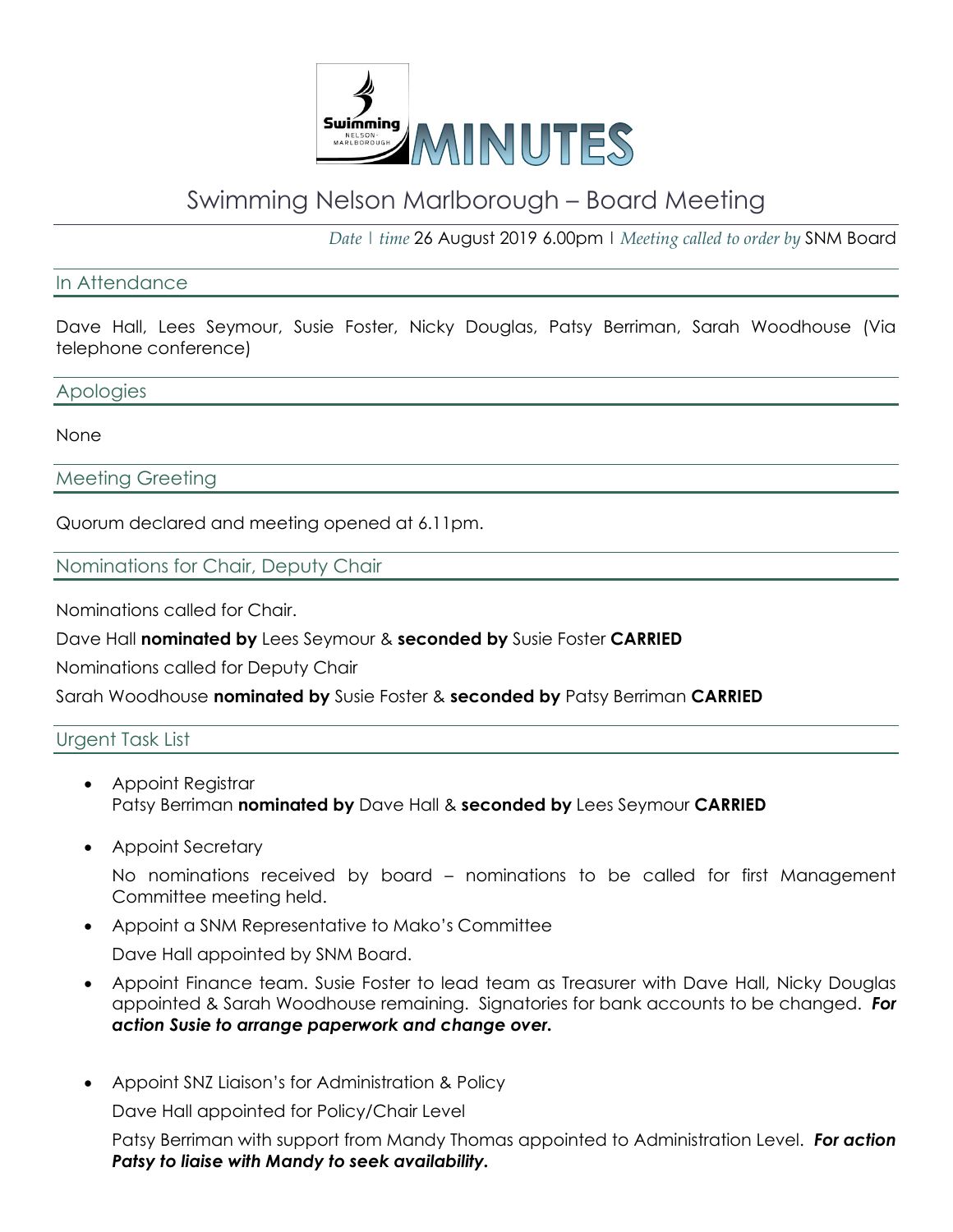- Website & Social Media Management to be assigned Lowri McNabb has spoken with Jim regarding this and is happy to take it on. *For action Susie to check Lowri's availability and access rights.*
- Computer replacement recommended by Jim Sinner discussed and quotes to replace to be obtained. *For action Nicky Douglas to obtain quotes and report back via email.*
- Once new computer purchased need to look into online licensing for Hy-tek programmes & cloud storage. *For action placed in diary for agenda once purchased.*
- Future Meeting Venue Nelson Forest Ltd
- Future Board & Management Calendar *(please see attached)*

Board - bi-monthly on 2nd Tuesday of month

Management Committee – Monthly on  $2<sup>nd</sup>$  Tuesday of month. First meeting date set for 10 September 2019 at 6pm. For action Patsy to send out dates and information for committee *positions for club distribution.*

• Board Rotations

Rotation 1:- Susie Foster, Sarah Woodhouse

Rotation 2:- Lees Seymour, Patsy Berriman

Rotation 3:- Dave Hall, Nicky Douglas

• SNZ AGM – Dave Hall & Lees Seymour to attend. 1 x Flight & Accommodation paid for by SNZ. Motion for 2nd Flight & Accommodation is paid for by SNM.

**MOTION:** Flights & Accommodation for 2<sup>nd</sup> representative to attend SNZ AGM be paid for in full.

**Moved by** Sarah Woodhouse **Seconded by** Nicky Douglas **CARRIED**

## Changes to Standing Orders

#### Standing Order 3

6. The financial year of SNM shall be the 12 month period commencing 1 May in any given year and ending 30 April the following year. Notwithstanding this, and except as provided elsewhere in these Standing Orders or the SNM Constitution, all non-financial reporting for the annual report shall be for the 12 months ending 30 June, in order to align with the New Zealand swimming year.

*For action Patsy to change standing orders and put on website once minutes read and accepted.*

**MOTION:** Standing orders be amended as above

## **Moved by** Lees Seymour **Seconded by** Susie Foster **CARRIED**

#### Board Reports

#### *Chair/Policy SNZ Liaison – tele conference*

Dave reported that with a significant increase in complaints around inappropriate behavior in the industry Swimming New Zealand is seeking to employ experts to deal with these cases and new policy and procedure from SNZ will follow.

Question around data on outcomes being kept – no further information to hand – more information should be available at AGM.